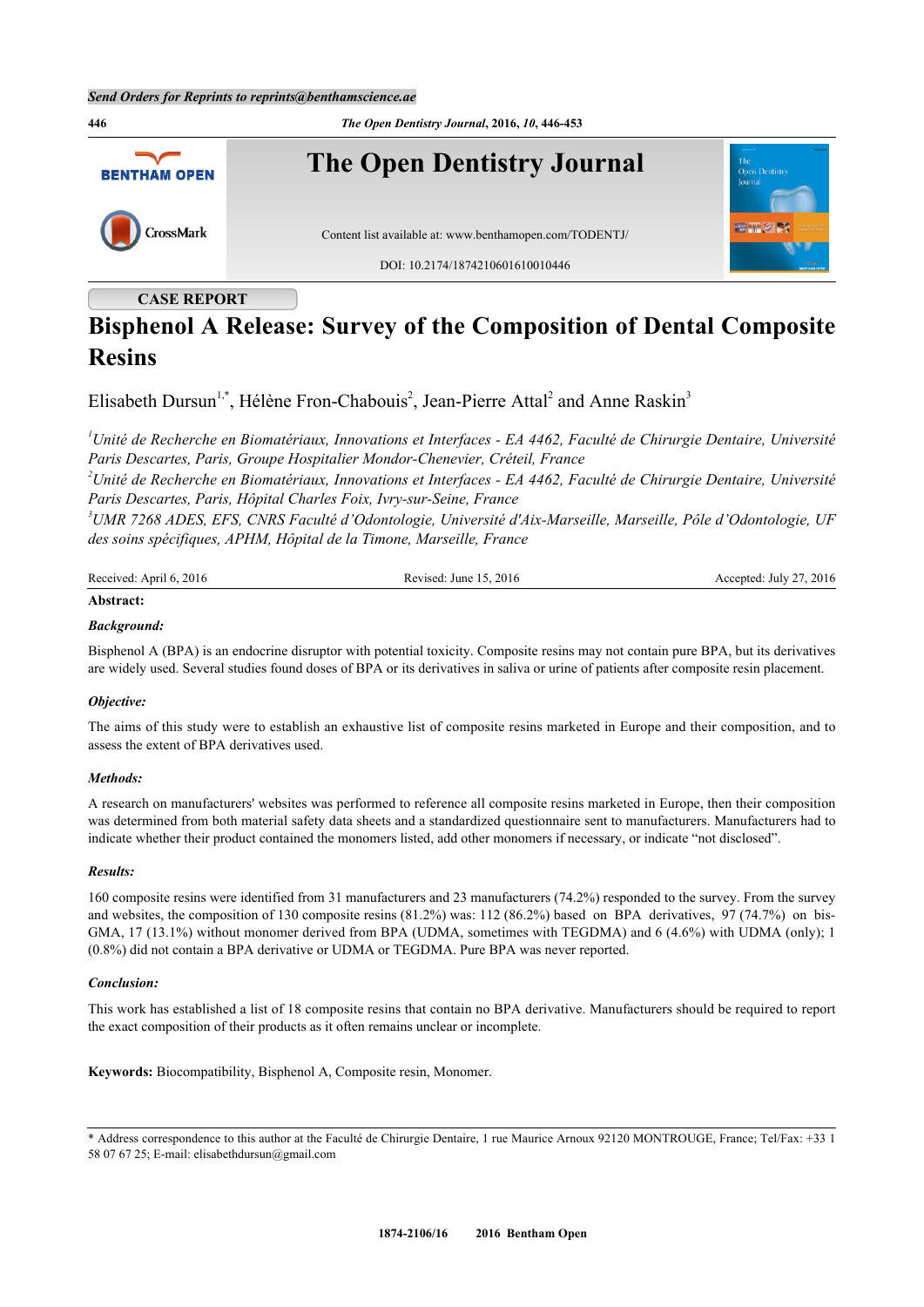#### **INTRODUCTION**

Bisphenol A (BPA) is an organic compound used in the industrial production of polycarbonates and epoxy resins [\[1](#page-5-0)]. However, BPA is an endocrine disruptor, with potential toxicity *in vitro* [\[2](#page-5-1)] and *in vivo* [\[3](#page-5-2)]. Among other effects, it can cause changes in the structure of the unborn child's mammary glands - promoting further tumor development - and has effects on the brain and behavior, the female reproductive system, and metabolism and obesity [[4](#page-5-3)]. Infants, young children and pregnant or lactating women are the most sensitive [[5\]](#page-5-4). Thus, the manufacturing of baby bottles containing BPA has been banned by the European Union since 2011. From January 1, 2015, France has banned BPA in all food packaging. In its latest comprehensive re-evaluation of BPA exposure and toxicity, the European Food Safety Authorities has concluded no risks at actual exposure levels [[6](#page-5-5)]. However, a lower Tolerable Daily Intake (TDI) has been set at 4µg/kg bw/day (ie 12.5 times less than the last TDI). Besides, its possible "low-dose effect" [[7](#page-5-6) - [9\]](#page-5-7), defined as "any biological changes occurring in the range of typical human exposures, or biological changes that occur at doses below those used in traditional toxicology studies" was suspected.

Pure BPA is not a component of dental composite resins. However, derivatives of BPA - from pure BPA - are widely used: bisphenol A diglycidyl methacrylate (bis-GMA) especially, but also bisphenol A dimethacrylate (bis-DMA), polycarbonate-modified bis-GMA (PC bis-GMA), ethoxylated bisphenol A glycol dimethacrylate (bis-EMA) and 2,2-bis[(4-methacryloxy polyethoxy)phenyl]propane (bis-MPEPP).

Several studies have investigated the levels of BPA and its derivatives in the saliva or urine after polymerization of a restoration made of a composite resin containing at least one of these monomers. The results vary: some studies *in vitro* [\[10](#page-5-8)] and *in vivo* [[11\]](#page-5-9) have detected some levels (in very low doses) and others do not detect any [[12](#page-6-0)]. This BPA elution would result from impurities in the synthesis of resins or their degradation[[13\]](#page-6-1). These variations can be explained by the different susceptibility of BPA derivatives to hydrolysis by salivary esterases. Bis-GMA does not undergo this reaction, because its chemical structure with stable ether bonds prevents hydrolysis. However, bis-DMA hydrolyzes at its ester bonds, releasing an amount of BPA that is not negligible. These differences could also be related to the detection technique [[14\]](#page-6-2). Furthermore, a recent study showed absorption of BPA by the sublingual area in dogs, allowing its direct entry into the bloodstream, by passing the digestive system and liver and multiplying its bioavailability by a factor of 80[[15\]](#page-6-3).

Yet, the exact composition of the composite resins on the market and the potential composite resins without BPA derivatives are not known. No study has sought to identify all monomers contained in the marketed composite resins.

The objectives of this study were first, to provide an exhaustive list of the composite resins sold in Europe and detail their composition and second, to estimate the number of composite resins using BPA or BPA derivatives (bis-GMA, bis-DMA, bis-EMA, bis-MPEPP, PC bis-GMA) in their manufacturing.

#### **MATERIALS AND METHODOLOGY**

To reference all composite resins sold in Europe, a search was conducted of the manufacturers' websites. Next, the composition of the composite resins was searched on the materials' safety data sheet (MSDS) and using a standardized questionnaire sent to manufacturers. This questionnaire listed 13 monomers found in the MSDS and in the various studies of these materials; the manufacturer had to indicate, for each product, if the material contained these monomers or not, or else write "not disclosed" (ND). The manufacturer could also add monomers to the proposed list (Table **[1](#page-1-0)**). Manufacturers were contacted by email and/or telephone and the details were transmitted by email; they had 4 months to answer and an extra 2 months after a reminder email. When the manufacturer had not answered or the information was not available (MSDS, internet), the result was noted as "ND". All results were recorded and analyzed by using Microsoft Excel 2008, v12.3.6.

<span id="page-1-0"></span>

| Table 1. List of the surveyed monomers (found in materials' safety data sheet and various studies of these resin composites |  |
|-----------------------------------------------------------------------------------------------------------------------------|--|
| and proposed to manufacturers) that resin composites can contain.                                                           |  |

| <b>Monomer</b><br>(abbreviation) | Monomer (detailed chemical name)                              |
|----------------------------------|---------------------------------------------------------------|
| <b>Bisphenol A</b>               | $2,2-bis(4-hydroxyphényl)$ propane                            |
| <b>Bis-GMA</b>                   | $[2,2-bis[4-(3-methacryloxy-2-hydroxypropoxy)phenyl]$ propane |
| <b>PC Bis-GMA</b>                | Polycarbonate-modified bis-GMA                                |
| <b>Bis-DMA</b>                   | $[2,2-bis-(4-(méthacryloxy))$ phenyl) propane                 |
| <b>Bis-EMA or EBPADMA</b>        | Ethoxylated bisphenol-A glycol dimethacrylate                 |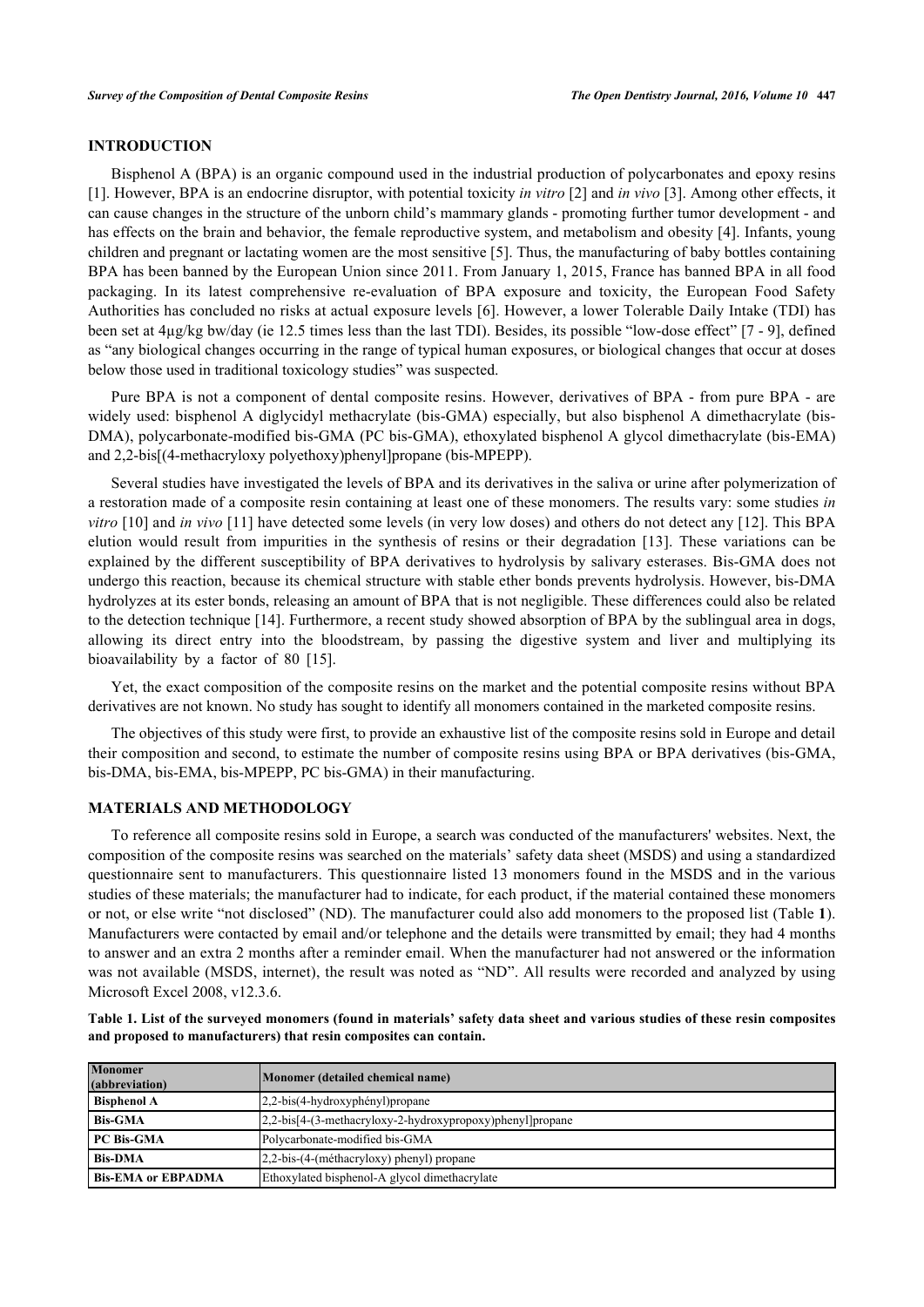| (Table 1) contd                  |                                                                                            |
|----------------------------------|--------------------------------------------------------------------------------------------|
| <b>Monomer</b><br>(abbreviation) | Monomer (detailed chemical name)                                                           |
| <b>Bis-MPEPP or BPEDMA</b>       | Bisphenol A polyethoxy dimethacrylate or 2,2-bis(4-methacryloxy poly-ethoxyphenyl) propane |
| <b>UDMA</b>                      | Urethane dimethacrylate or 1,6-di(methacryloyloxyethylcarbamoyl)-3,3,5-trimethylhexan      |
| <b>TEGDMA</b>                    | Triethylene glycol dimethacrylate                                                          |
| <b>HEMA</b>                      | Hydroxyethyl methacrylate                                                                  |
| <b>HEDMA</b>                     | Hexane diol dimethacrylate or 2-hydroxyethyl dimethacrylate                                |
| <b>TMPTMA</b>                    | Trimethylolpropane trimethacrylate                                                         |
| 4-MET                            | 4-methacryloxyethyl trimellitic acid                                                       |
| <b>IBMA</b>                      | Isobutyl methacrylate                                                                      |

#### **RESULTS**

A total of 160 composite resins were identified from 31 companies (Table **[2](#page-2-0)**); 23 companies (74.2%) responded to the survey, with complete responses for 119/135 composite resins they marketed (88%). For the 8 manufacturers who did not respond (25.8%), the search of the internet and especially the MSDS provided responses for 11 of the 25 composite resins marketed (44%).

<span id="page-2-0"></span>**Table 2. List of the 160 composite resins marketed in Europe by 31 manufacturers and type of response (R) from the manufacturer (1: response; 2: partial response; 0: no response).**

| Fabricant                           | $\mathbf{R}$   | <b>Composite Resins</b>                                                                                                                                                                                                               |  |  |
|-------------------------------------|----------------|---------------------------------------------------------------------------------------------------------------------------------------------------------------------------------------------------------------------------------------|--|--|
| 3M ESPE                             |                | Filtek Bulk Fill Fluide, Filtek P60, Filtek Silorane, Filtek Supreme XTE, Filtek Supreme XTE fluide, Filtek Z250,<br>Filtek Z500, Z100 MP                                                                                             |  |  |
| Alpha Dent                          | $\overline{0}$ | Alpha II AP, Alpha Flow, Alpha-Dent Light Cure, Alpha-Dent Self Cure                                                                                                                                                                  |  |  |
| Apol                                | $\mathbf{1}$   | Ivoa, Ivoa flow, Xtrem nano, Sharkcomp, Sharkflow                                                                                                                                                                                     |  |  |
| <b>Bisco</b>                        |                | Aelite Aesthetic Enamel, Aelite All Purpose Body, Aelite LS Posterior, Aelite LS Packable, Aelite Flo, Aelite Flo LV                                                                                                                  |  |  |
| Cavex                               | 1              | Quadrant Anterior Shine, Quadrant Universal LC, Quadrant Flow                                                                                                                                                                         |  |  |
| Centrix                             | 1              | C-R Hybrid, VersaFlo, VersaLite                                                                                                                                                                                                       |  |  |
| Coltene Whaledent                   | 1              | Miris 2, Synergy D6, Synergy D6 Flow, Synergy Nano formula Duo Shades                                                                                                                                                                 |  |  |
| Cosmedent                           | $\overline{0}$ | Renamel Flowable Microhybrid, Renamel Flowable Microfill, Renamel Microfill (+ superBrite), Renamel Posterior,<br>Renamel Microhybrid (+ SuperBrite), Renamel Nano                                                                    |  |  |
| DenMat                              | 2              | Virtuoso Flowable, Virtuoso Universal, Nuance, Nuance Flow                                                                                                                                                                            |  |  |
| Dentoria                            | $\mathbf{0}$   | Flexfil                                                                                                                                                                                                                               |  |  |
| Dentsply                            | 2              | Ceram.X Duo, Ceram.X Mono +, Esthet.X HD, Esthet.X Flow, Quixfil TM, Spectrum TPH3, SDR, Surefill                                                                                                                                     |  |  |
| Elsodent                            | $\mathbf{1}$   | Cirus, Must Flow                                                                                                                                                                                                                      |  |  |
| GC                                  | $\mathbf{1}$   | EverX posterior, G-Aenial Anterior, G-Aenial posterior, G-Aenial Flow, G-Aenial Universal Flo, Kalore, Gradia<br>Direct (X), Gradia Direct Flo, Gradia Direct LoFlo                                                                   |  |  |
| Henry Schein                        | $\mathbf{0}$   | Natural Elegance, 20/20, Natural Elegance Flowable                                                                                                                                                                                    |  |  |
| Heraeus Kulzer                      | 1              | Charisma, Charisma Classic, Durafill VS, Charisma Flow, Solitaire 2, Venus, Venus Diamond, Venus Pearl, Venus<br>Diamond flow, Venus Bulk Fill, Venus Flow                                                                            |  |  |
| Itena                               | 1              | Reflectys, Reflectys Flow, Perfect Feel Flow                                                                                                                                                                                          |  |  |
| Ivoclar Vivadent                    | 1              | IPS Empress Direct, IPS Empress Direct Flow, Tetric, Tetric Ceram HB, Tetric EvoCeram, Tetric EvoCeram Bulk<br>Fill, Tetric EvoFlow                                                                                                   |  |  |
| Jeneric Pentron                     | $\mathbf{1}$   | Alert, Artiste, Flow-It ALC, Fusio Self-adhesive, Simile                                                                                                                                                                              |  |  |
| Kent Dental                         | $\overline{0}$ | Kentfil Anterior, Kentflow, Kentfil Posterior, Microhybrid + Kent, Nanohybrid Kent Dental                                                                                                                                             |  |  |
| Kerr Hawe                           | 2              | Herculite XRV Ultra, Herculite XRV, Point 4, Premise, Premise Flowable, Revolution 2, SonicFill, Vertise Flow<br>(autoadhésif)                                                                                                        |  |  |
| Kuraray                             | $\mathbf{1}$   | Clearfil AP-X, Clearfil Majesty ES-2, Clearfil Majesty Esthetic, Clearfil Majesty Flow, Clearfil Majesty ES Flow,<br>Clearfil Majesty Posterior, Clearfil Photo Bright, Clearfil Photo Posterior, Clearfil Posterior 3, Clearfil F II |  |  |
| Micerium                            | $\mathbf{1}$   | Enamel Plus HFO, Enamel Plus HFO Flow, Enamel Plus HRi, Enamel Plus HRi Flow                                                                                                                                                          |  |  |
| Pulpdent                            | $\overline{0}$ | Flows-Rite                                                                                                                                                                                                                            |  |  |
| R&S                                 | $\mathbf{0}$   | Nanofil, Suprafil                                                                                                                                                                                                                     |  |  |
| Saremco                             | $\mathbf{1}$   | Saremco microhybrid composite, els (extra low shrinkage)                                                                                                                                                                              |  |  |
| Shofu                               | $\overline{0}$ | Beautifil II, Beautifil Flow, Beautifil Flow Plus                                                                                                                                                                                     |  |  |
| Southern Dental<br>Industries (SDI) | 2              | Glacier, Ice, Rok, Wave (3 viscosities)                                                                                                                                                                                               |  |  |
| Sun Medical                         |                | Fantasista, Metafil CX, Metafil Flo                                                                                                                                                                                                   |  |  |
| Tokuyama                            |                | Estelite Sigma Quick, Estelite Posterior, Estelite Asteria, Estelite Color, Estelite Flow Quick, Estelite Flow Quick<br>High Flow, Palfique Estelite LV                                                                               |  |  |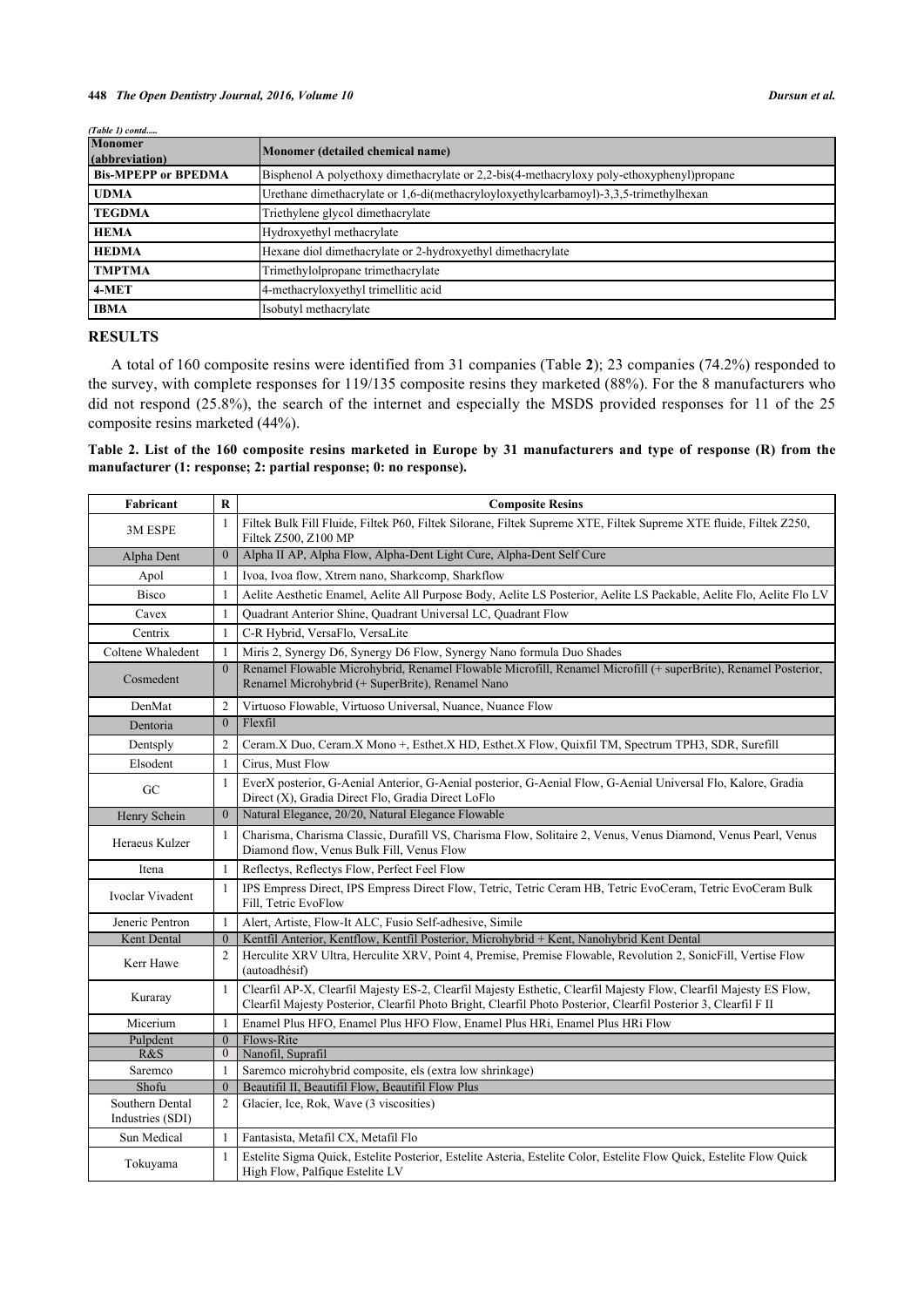#### *Survey of the Composition of Dental Composite Resins The Open Dentistry Journal, 2016, Volume 10* **449**

| $(Table 2)$ contd |   |                                                                                                                                                                                                    |  |
|-------------------|---|----------------------------------------------------------------------------------------------------------------------------------------------------------------------------------------------------|--|
| Fabricant         | R | <b>Composite Resins</b>                                                                                                                                                                            |  |
| Ultradent         |   | Amelogen Plus, Permaflo, Permaflo DC                                                                                                                                                               |  |
| Voco              |   | 2   Admira, Admira Flow, Alfacomp LC, Amaris, Amaris Flow, Arabesk Flow, Arabesk, Arabesk Top, Grandio, Grandio<br>Flow, Grandio SO, Grandio SO Flow, Grandio SO Heavy Flow, X-tra Base, X-tra fil |  |

In total, 12 monomers were found in these 130 (119+11) composite resins; pure BPA was never reported. Table **[3](#page-3-0)** reports their frequency of use.

#### <span id="page-3-0"></span>**Table 3. List of the 12 monomers contained in the surveyed composite resins (CR) and their frequency of use (among the 130 CR whose composition was established).**

| <b>Monomers</b>     | Number of CR $(% )$ |
|---------------------|---------------------|
| Bis-GMA             | 97(74,6)            |
| <b>TEGDMA</b>       | 79 (60, 8)          |
| <b>UDMA</b>         | 68(52,3)            |
| Bis-EMA ou EBPADMA  | 28(21,5)            |
| Bis-MPEPP ou BPEDMA | 10(7,7)             |
| <b>HEDMA</b>        | 4(3,1)              |
| PC Bis-GMA          | 3(2,3)              |
| <b>TPPTMA</b>       | 3(2,3)              |
| <b>HEMA</b>         | 2(1,5)              |
| <b>Bis-DMA</b>      | 1(0,8)              |
| 4-MET               | 1(0,8)              |
| <b>IBMA</b>         | 1(0,8)              |

#### <span id="page-3-1"></span>**Table 4. List of the composite resins that contain no bis-GMA, no BPA-derivative (with UDMA), or neither BPA-derivative nor UDMA.**

| <b>Composite resins</b>          | <b>Manufacturers</b> |                 |                                          |                                          |
|----------------------------------|----------------------|-----------------|------------------------------------------|------------------------------------------|
| Aelite Flo                       | <b>Bisco</b>         |                 |                                          |                                          |
| Aelite Flo LV                    | <b>Bisco</b>         |                 |                                          |                                          |
| Alert*                           | Jeneric Pentron      |                 |                                          |                                          |
| <b>Ouixfil TM</b>                | Dentsply             |                 |                                          |                                          |
| <b>SDR</b>                       | Dentsply             |                 |                                          |                                          |
| Venus Bulk Fill                  | Heraeus Kulzer       |                 |                                          |                                          |
| Venus Diamond flow               | Heraeus Kulzer       |                 |                                          |                                          |
| <b>Estelite Flow Ouick</b>       | Tokuyama             |                 |                                          |                                          |
| G-Aenial Anterior                | <b>GC</b>            |                 |                                          |                                          |
| <b>G-Aenial Flow</b>             | GC                   |                 |                                          |                                          |
| G-Aenial posterior               | <b>GC</b>            |                 |                                          |                                          |
| G-Aenial Universal Flo           | GC                   |                 |                                          |                                          |
| Kalore                           | GC                   |                 |                                          |                                          |
| <b>Aelite LS Packable</b>        | <b>Bisco</b>         | Without bis-GMA |                                          |                                          |
| Clearfil Majesty ES Flow*        | Kuraray              |                 |                                          |                                          |
| Clearfil Majesty Flow*           | Kuraray              |                 |                                          |                                          |
| Fantasista*                      | Sun Medical          |                 |                                          |                                          |
| Fusio*                           | Jeneric Pentron      |                 |                                          |                                          |
| Gradia Direct $(X)$              | $\overline{GC}$      |                 |                                          |                                          |
| Gradia Direct Flo*               | GC                   |                 |                                          |                                          |
| Gradia Direct LoFlo*             | $\overline{GC}$      |                 |                                          |                                          |
| Metafil CX*                      | Sun Medical          |                 | Without bis-GMA or BPA-derivative: resin |                                          |
| Perfect Feel                     | Itena                |                 | composite with UDMA                      |                                          |
| Perfect Feel Flow*               | Itena                |                 | * with also TEGDMA                       |                                          |
| Renamel Microfill (+ superBrite) | Cosmedent            |                 |                                          |                                          |
| Tetric*                          | Ivoclar Vivadent     |                 |                                          |                                          |
| <b>Venus Diamond</b>             | Heraeus Kulzer       |                 |                                          |                                          |
| Venus Pearl                      | Heraeus Kulzer       |                 |                                          |                                          |
| Wave (3 viscosités)              | Southern Dental      |                 |                                          |                                          |
| Xtrem nano                       | Apol                 |                 |                                          |                                          |
| <b>Filtek Silorane</b>           | 3M                   |                 |                                          | Without BPA-derivative or<br><b>UDMA</b> |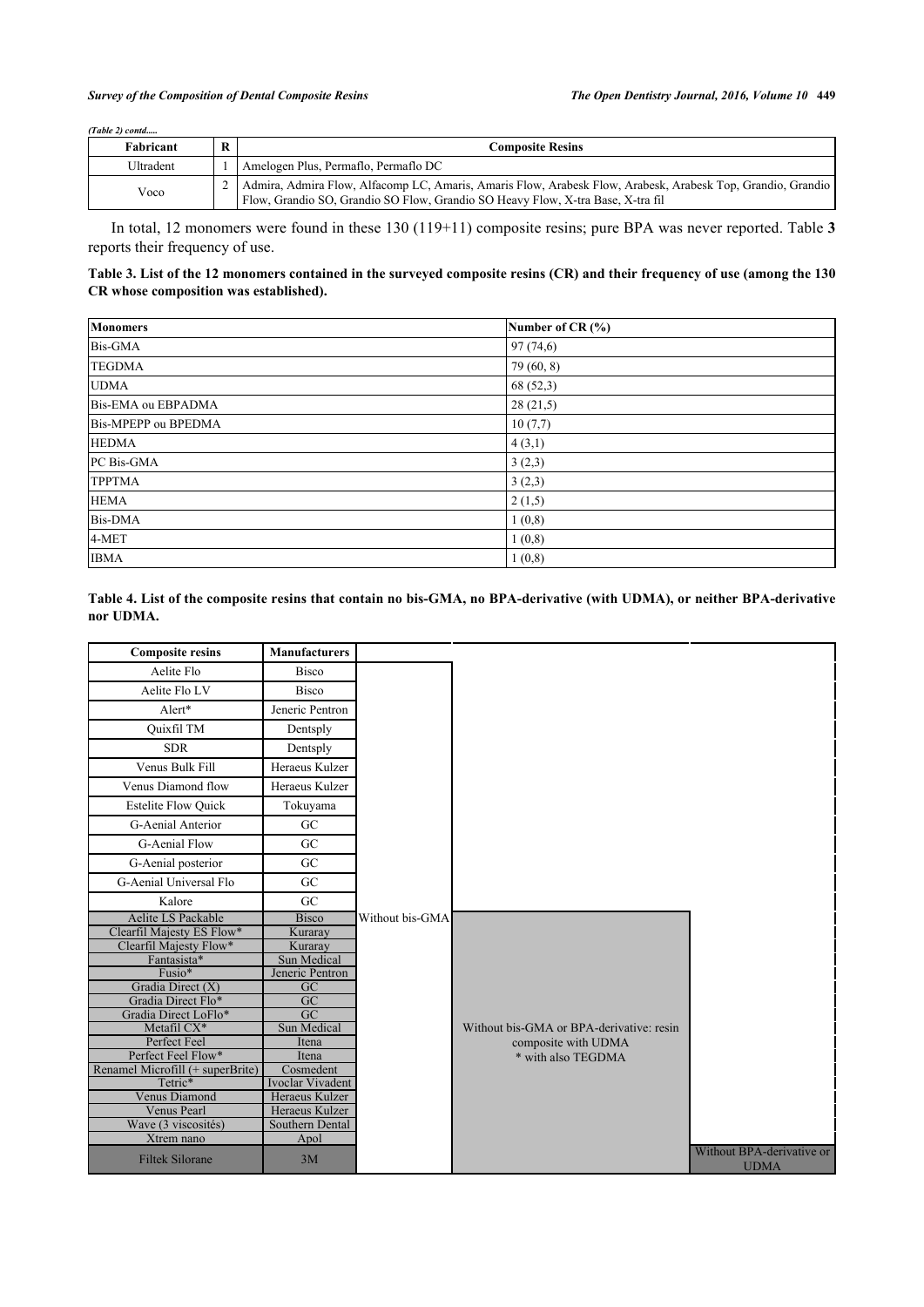Among the 130 composite resins: 112 (86.2%) contained BPA derivatives, 97 (74.7%) bis-GMA and 43 (33.1%) bis-GMA and urethane dimethacrylate (UDMA); 17 (13.1%) contained no monomer derived from BPA (UDMA, sometimes with TEGDMA) and 6 (4,6%) with UDMA (only); 1 (0.8%) did not contain a BPA derivative or UDMA or TEGDMA (Table**4**). 18 (13.8%) composite resins without any BPA derivative were identified. Among the 33 composite resins (25.4%) that did not contain bis-GMA, 24 (18.5%) did not contain bis-EMA and 18 (13.8%) did not contain bis-MPEPP. A single composite resin contained bis-DMA.

#### **DISCUSSION**

The adverse estrogenic effects of BPA are well established, which explains the new regulations banning this molecule, especially in food containers [[4\]](#page-5-3). The elution of BPA sometimes detected after the making of a composite resin restoration remains far below toxic levels and at a certain time after placement, unpolymerized monomers would be completely absorbed into saliva, posing little risk of chronic low-dose BPA exposure, so some authors still encourage the use of molecules made from BPA [\[14](#page-6-2), [16](#page-6-4)].

However, two factors seem to follow the recommendations against BPA content in composite resins. The first is related to the 2008 results of Bellinger *et al*. [[17\]](#page-6-5), who demonstrated that in children 6 to 10 years' old, the presence of composite resins was associated with a psychosocial behavior that was worse than with amalgams. These results were confirmed and clarified by Maserejian *et al*. in 2012 [[18](#page-6-6)], who indicated that the psychosocial behavior was worse for children with bis-GMA than UDMA composite resin restorations. Fortunately, the last studies of this team are more reassuring concerning sealants and fluid composite resin [[19\]](#page-6-7) and concerning the renal function of the children [[20](#page-6-8)] or their immunity markers[[21\]](#page-6-9). Recently, Maserejian *et al*.[[22\]](#page-6-10) in 2016 showed that placement of bis-GMA-based restorations in children and adolescents may temporarily increase BPA concentration in urine, but no longer detectable 14 days or 6 months after treatment. Second, BPA may have greater effects at low than high doses. Wozniack *et al*. [\[23](#page-6-11)] registered effects at doses of 1 pmol. The American National Toxicology Program [\[24\]](#page-6-12) states that these low-dose effects can occur from 0.23 mg/L. This theory remains controversial [\[25\]](#page-6-13). However, the European Food Safety Authority decided last year recently to divide by 10 the maximum daily dose allowed (or 5 mg/kg/day).

Moreover, exposure to BPA during gestation could induce increased spontaneous abortion, abnormal gestation time, reduced birth weight, increased male genital abnormalities, childhood obesity, but also altered behavior, disrupted neurodevelopment in children and increased asthma risk [[26](#page-6-14)]. Because of these potential adverse developmental effects after prenatal exposure to BPA, it would be cautious to limit exposure to unpolymerized dental resin materials during pregnancy. Thus, it could be relevant to select composite resins that do not contain these derivatives for at-risk populations, such pregnant women [[27\]](#page-6-15) and as children [\[28](#page-6-16)].

Moreover, patients may ask about the possible bis-GMA content of composite resins. Whatever the opinion of the practitioner, he or she must know the composition of the composite resins used. In this study, 160 composite resins currently marketed by 31 manufacturers in Europe were identified. The composition of 130 (marketed by 23 manufacturers) was established: 112 (86.2%) contain BPA derivatives. Although we had a good response rate (74.2%), we could not obtain the composition of all the products because of strategic reasons, lack of reliable representatives or trade secrets.

In total, 25.8% of the manufacturers did not agree to communicate the composition of their composite resins. They are not required to indicate the exact composition of the materials, which should be required as for drugs. MSDS forms indicate the product's composition only partially, often mentioning only the family of the molecules.

However, we should be cautioned against choosing one of the 18 composite resins without BPA derivatives: the latter contain other monomers that are not necessarily more biocompatible. Indeed, BPA is not the only potentially toxic monomer in composite resins; others may be toxic [[29](#page-6-17)]. In particular, the structure of TEGDMA and HEMA can be degraded by salivary esterases and result in liposoluble metabolites that could accumulate in fatty tissues [[30\]](#page-6-18). Even UDMA, deemed less risky, may present some cytotoxicity beyond a certain concentration [[31\]](#page-6-19). Whatever the composite resin, a certain rate of unpolymerized monomers is released, which is associated with their characteristics, the degree of polymerization and the release medium [\[32](#page-7-0)].

Indirect and CAD-CAM composite restorations maximize the conversion rate and thus minimize the release. Certain procedures reduce exposure to free monomers due to direct composite restorations: rubber dam use, prolonged curing (up to double the recommended time) or a second curing step after covering the restoration with glycerin. In addition, these free monomers are mostly present on the surface of the material, where the exposure to oxygen inhibits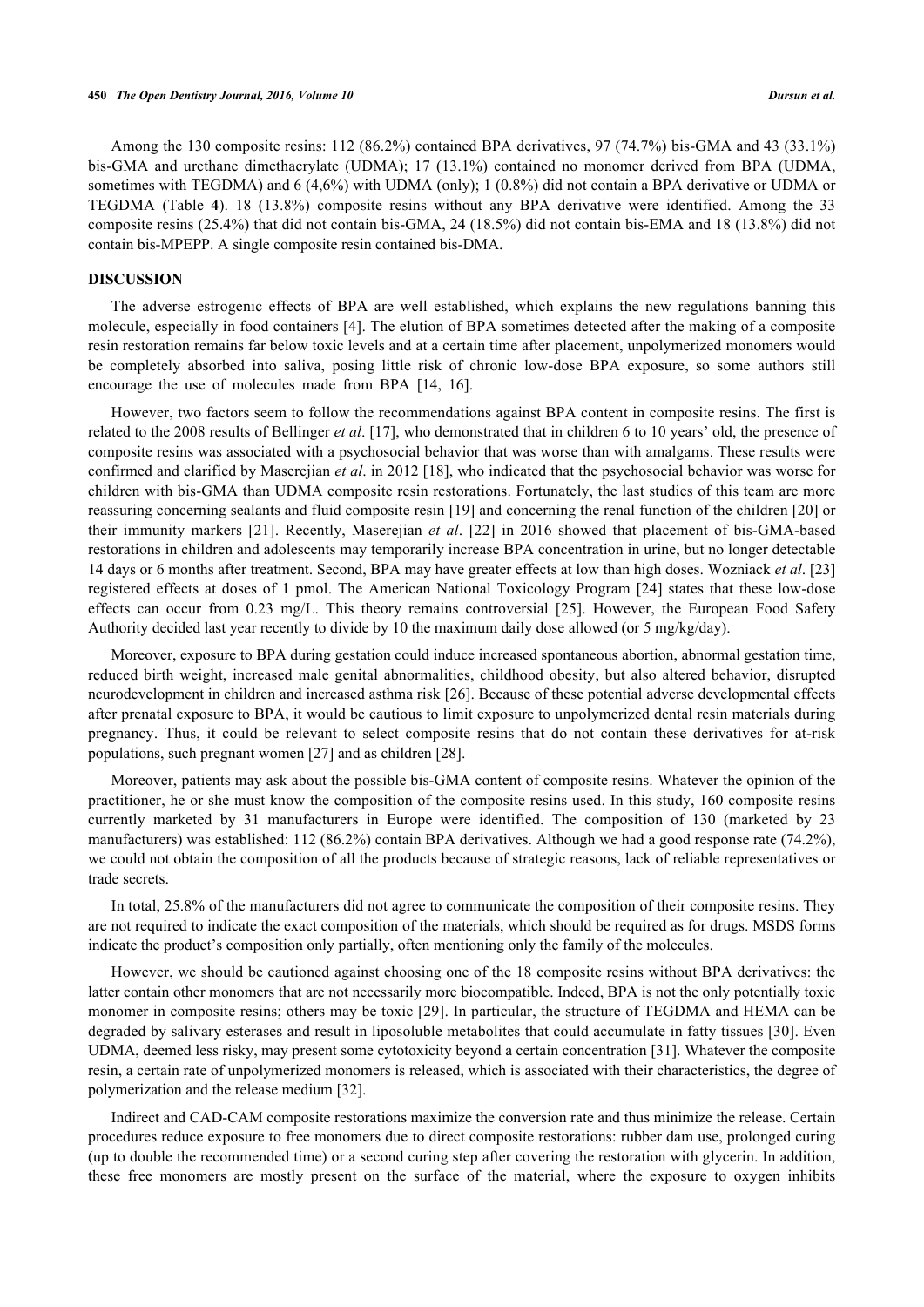polymerization. Hence, Rueggeberg *et al*. [[33](#page-7-1)] and Komurcuoglu *et al*. [[34\]](#page-7-2) showed that brushing the restoration's surface with pumice allowed for removal of the inhibition layer and eliminated more than 90% of the residual monomers. Applying a dry or wet cotton roll and, to a lesser extent, water/air spray also enables their withdrawal up to 70%. Sasaki *et al*. [[35\]](#page-7-3) showed that gargling with warm water for 30 sec after placement of the composite resin may reduce salivary levels of BPA.

Finally, using alternative materials without resin would be ideal; some high-viscosity glass ionomers or inorganic biomaterials, carbomers (albeit with lower mechanical and aesthetic properties) or ceramic (for extended restorations) may be considered.

#### **CONCLUSION**

This study has established a list of 18 BPA derivative-free products that can be used on a daily basis by the general practitioner. The respective long-term effects on human health of the different monomers remain unclear and deserve to be the subject of cohort studies.

Manufacturers should be required to report the exact composition of their products, as is required in the pharmaceutical industry, so that practitioners are able to communicate it to patients and to meet the traceability requirements.

#### **CONFLICT OF INTEREST**

The authors confirm that this article content has no conflict of interest.

#### **ACKNOWLEDGEMENTS**

Declared none.

#### **REFERENCES**

- <span id="page-5-0"></span>[1] European Food Safety Authority. Opinion of the scientific panel on food additives, flavourings, processing aids and materials in contact with food (AFC) related to 2,2-bis(4-hydroxyphenyl)propane. EFSA J 2006; 428: 1-75.
- <span id="page-5-1"></span>[2] Wetherill YB, Akingbemi BT, Kanno J, *et al. In vitro* molecular mechanisms of bisphenol A action. Reprod Toxicol 2007; 24(2): 178-98. [\[http://dx.doi.org/10.1016/j.reprotox.2007.05.010](http://dx.doi.org/10.1016/j.reprotox.2007.05.010)] [PMID: [17628395\]](http://www.ncbi.nlm.nih.gov/pubmed/17628395)
- <span id="page-5-2"></span>[3] Richter CA, Birnbaum LS, Farabollini F, *et al. In vivo* effects of bisphenol A in laboratory rodent studies. Reprod Toxicol 2007; 24(2): 199-224.

[\[http://dx.doi.org/10.1016/j.reprotox.2007.06.004](http://dx.doi.org/10.1016/j.reprotox.2007.06.004)] [PMID: [17683900\]](http://www.ncbi.nlm.nih.gov/pubmed/17683900)

- <span id="page-5-3"></span>[4] Agence nationale de sécurité sanitaire. Évaluation des risques du bisphénol A (BPA) pour la santé humaine. Rapport d'expertise collective 2013; 1-298. Available at: <https://www.anses.fr/en/system/files/CHIM2009sa0331Ra-0.pdf>
- <span id="page-5-4"></span>[5] Shelby MD. NTP-CERHR monograph on the potential human reproductive and developmental effects of bisphenol A. NTP CERHR MON 2008; 22(22): v- vii-ix, 1-64 passim. [PMID: [19407859\]](http://www.ncbi.nlm.nih.gov/pubmed/19407859)
- <span id="page-5-5"></span>[6] Scientific Opinion on the risks to public health related to the presence of bisphenol A (BPA) in foodstuffs: Part I – Exposure assessment. EFSA J 2015; 13: 3978. [\[http://dx.doi.org/10.2903/j.efsa.2015.3978\]](http://dx.doi.org/10.2903/j.efsa.2015.3978)
- <span id="page-5-6"></span>[7] International Food Safety Authorities Network. Bisphenol A – Current state of knowledge and future actions by WHO and FAO. Information Note no 5 2009. Available at: [http://www.who.int/foodsafety/publications/fs\\_management/No\\_05\\_Bisphenol\\_A\\_Nov09\\_en.pdf](http://www.who.int/foodsafety/publications/fs_management/No_05_Bisphenol_A_Nov09_en.pdf)
- [8] vom Saal FS, Akingbemi BT, Belcher SM, *et al.* Chapel Hill bisphenol A expert panel consensus statement: integration of mechanisms, effects in animals and potential to impact human health at current levels of exposure. Reprod Toxicol 2007; 24(2): 131-8. [\[http://dx.doi.org/10.1016/j.reprotox.2007.07.005](http://dx.doi.org/10.1016/j.reprotox.2007.07.005)] [PMID: [17768031\]](http://www.ncbi.nlm.nih.gov/pubmed/17768031)
- <span id="page-5-7"></span>[9] Rhomberg LR, Goodman JE. Low-dose effects and nonmonotonic dose-responses of endocrine disrupting chemicals: has the case been made? Regul Toxicol Pharmacol 2012; 64(1): 130-3. [\[http://dx.doi.org/10.1016/j.yrtph.2012.06.015\]](http://dx.doi.org/10.1016/j.yrtph.2012.06.015) [PMID: [22750031](http://www.ncbi.nlm.nih.gov/pubmed/22750031)]
- <span id="page-5-8"></span>[10] American Dental Association Council on Scientific Affairs. Determination of bisphenol a released from resin-based composite dental restoratives. J Am Dent Assoc 2014; 145(7): 763-5. [\[http://dx.doi.org/10.14219/jada.2014.42](http://dx.doi.org/10.14219/jada.2014.42)] [PMID: [24982285\]](http://www.ncbi.nlm.nih.gov/pubmed/24982285)
- <span id="page-5-9"></span>[11] Kingman A, Hyman J, Masten SA, *et al.* Bisphenol A and other compounds in human saliva and urine associated with the placement of composite restorations. J Am Dent Assoc 2012; 143(12): 1292-302. [\[http://dx.doi.org/10.14219/jada.archive.2012.0090\]](http://dx.doi.org/10.14219/jada.archive.2012.0090) [PMID: [23204083](http://www.ncbi.nlm.nih.gov/pubmed/23204083)]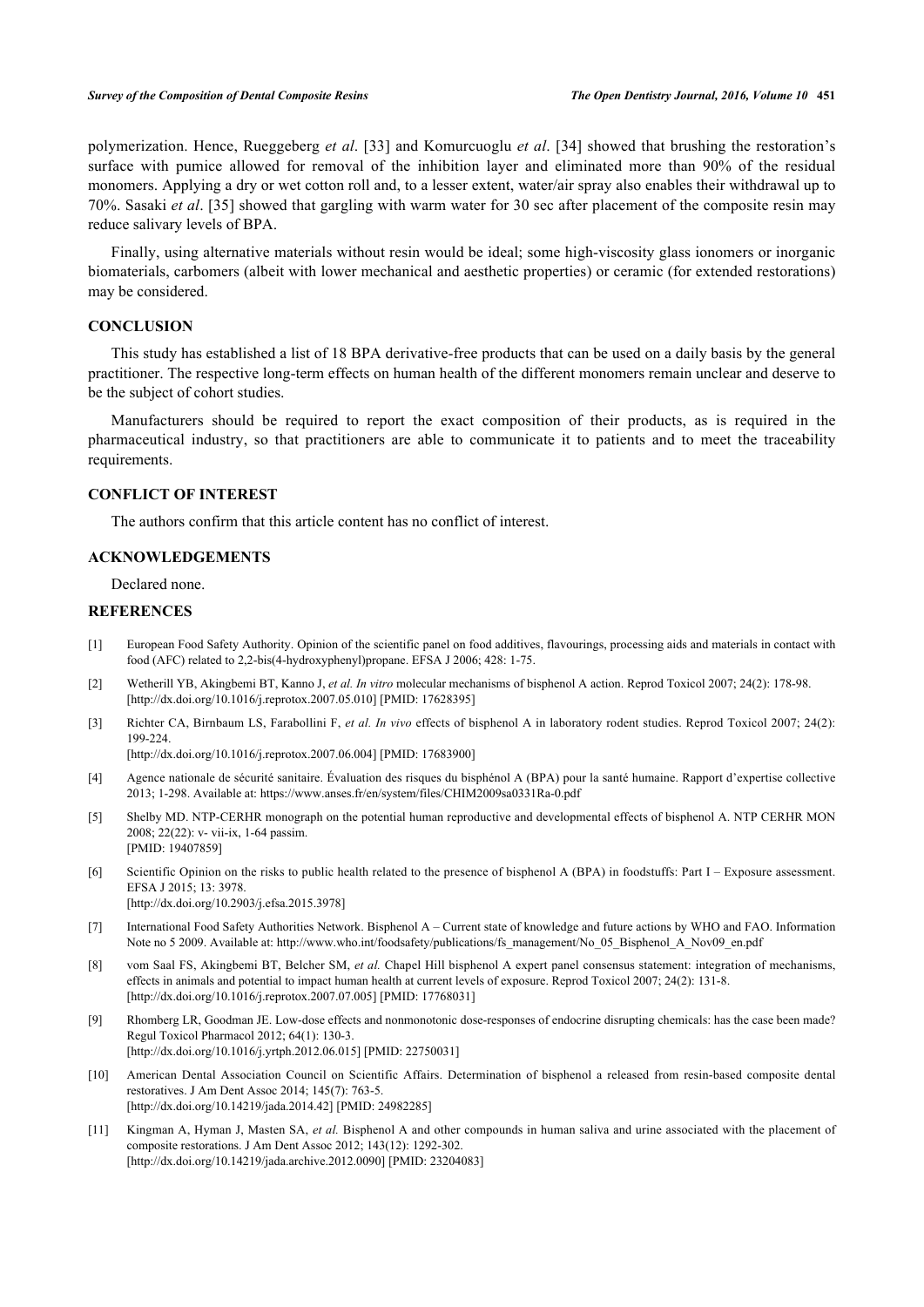- <span id="page-6-0"></span>[12] Lewis JB, Rueggeberg FA, Lapp CA, Ergle JW, Schuster GS. Identification and characterization of estrogen-like components in commercial resin-based dental restorative materials. Clin Oral Investig 1999; 3(3): 107-13. [\[http://dx.doi.org/10.1007/s007840050087\]](http://dx.doi.org/10.1007/s007840050087) [PMID: [10803120](http://www.ncbi.nlm.nih.gov/pubmed/10803120)]
- <span id="page-6-1"></span>[13] Van Landuyt KL, Nawrot T, Geebelen B, *et al.* How much do resin-based dental materials release? A meta-analytical approach. Dent Mater 2011; 27(8): 723-47. [\[http://dx.doi.org/10.1016/j.dental.2011.05.001\]](http://dx.doi.org/10.1016/j.dental.2011.05.001) [PMID: [21664675](http://www.ncbi.nlm.nih.gov/pubmed/21664675)]
- <span id="page-6-2"></span>[14] Fleisch AF, Sheffield PE, Chinn C, Edelstein BL, Landrigan PJ. Bisphenol A and related compounds in dental materials. Pediatrics 2010; 126(4): 760-8. [\[http://dx.doi.org/10.1542/peds.2009-2693](http://dx.doi.org/10.1542/peds.2009-2693)] [PMID: [20819896\]](http://www.ncbi.nlm.nih.gov/pubmed/20819896)
- <span id="page-6-3"></span>[15] Gayrard V, Lacroix MZ, Collet SH, *et al.* High bioavailability of bisphenol A from sublingual exposure. Environ Health Perspect 2013; 121(8): 951-6. [PMID: [23761051\]](http://www.ncbi.nlm.nih.gov/pubmed/23761051)
- <span id="page-6-4"></span>[16] Chen L, Suh BI. Bisphenol A in dental materials: a review. JSM Dent 2013; 1: 1004.
- <span id="page-6-5"></span>[17] Bellinger DC, Trachtenberg F, Zhang A, Tavares M, Daniel D, McKinlay S. Dental amalgam and psychosocial status: the New England Children's Amalgam Trial. J Dent Res 2008; 87(5): 470-4. [\[http://dx.doi.org/10.1177/154405910808700504\]](http://dx.doi.org/10.1177/154405910808700504) [PMID: [18434579](http://www.ncbi.nlm.nih.gov/pubmed/18434579)]
- <span id="page-6-6"></span>[18] Maserejian NN, Trachtenberg FL, Hauser R, *et al.* Dental composite restorations and psychosocial function in children. Pediatrics 2012; 130(2): e328-38. [\[http://dx.doi.org/10.1542/peds.2011-3374](http://dx.doi.org/10.1542/peds.2011-3374)] [PMID: [22802599\]](http://www.ncbi.nlm.nih.gov/pubmed/22802599)
- <span id="page-6-7"></span>[19] Maserejian NN, Shrader P, Trachtenberg FL, Hauser R, Bellinger DC, Tavares M. Dental sealants and flowable composite restorations and psychosocial, neuropsychological, and physical development in children. Pediatr Dent 2014; 36(1): 68-75. [PMID: [24717713\]](http://www.ncbi.nlm.nih.gov/pubmed/24717713)
- <span id="page-6-8"></span>[20] Trachtenberg FL, Shrader P, Barregard L, Maserejian NN. Dental composite materials and renal function in children. Br Dent J 2014; 216(2):  $FA$ [\[http://dx.doi.org/10.1038/sj.bdj.2014.36](http://dx.doi.org/10.1038/sj.bdj.2014.36)] [PMID: [24457893\]](http://www.ncbi.nlm.nih.gov/pubmed/24457893)
- <span id="page-6-9"></span>[21] Maserejian NN, Shrader P, Brown OA, *et al.* Dental sealants and composite restorations and longitudinal changes in immune function markers in children. Int J Paediatr Dent 2014; 24(3): 215-25. [\[http://dx.doi.org/10.1111/ipd.12064](http://dx.doi.org/10.1111/ipd.12064)] [PMID: [24033362\]](http://www.ncbi.nlm.nih.gov/pubmed/24033362)
- <span id="page-6-10"></span>[22] Maserejian NN, Trachtenberg FL, Wheaton OB, *et al.* Changes in urinary bisphenol A concentrations associated with placement of dental composite restorations in children and adolescents. J Am Dent Assoc 2016; 147(8): 620-30. [\[http://dx.doi.org/10.1016/j.adaj.2016.02.020](http://dx.doi.org/10.1016/j.adaj.2016.02.020)] [PMID: [27083778\]](http://www.ncbi.nlm.nih.gov/pubmed/27083778)
- <span id="page-6-11"></span>[23] Wozniak AL, Bulayeva NN, Watson CS. Xenoestrogens at picomolar to nanomolar concentrations trigger membrane estrogen receptor-alphamediated Ca2+ fluxes and prolactin release in GH3/B6 pituitary tumor cells. Environ Health Perspect 2005; 113(4): 431-9. [\[http://dx.doi.org/10.1289/ehp.7505](http://dx.doi.org/10.1289/ehp.7505)] [PMID: [15811834\]](http://www.ncbi.nlm.nih.gov/pubmed/15811834)
- <span id="page-6-12"></span>[24] Chapin RE, Adams J, Boekelheide K, *et al.* NTP-CERHR expert panel report on the reproductive and developmental toxicity of bisphenol A. Birth Defects Res B Dev Reprod Toxicol 2008; 83(3): 157-395. [\[http://dx.doi.org/10.1002/bdrb.20147](http://dx.doi.org/10.1002/bdrb.20147)] [PMID: [18613034](http://www.ncbi.nlm.nih.gov/pubmed/18613034)]
- <span id="page-6-13"></span>[25] Teeguarden JG, Hanson-Drury S. A systematic review of Bisphenol A "low dose" studies in the context of human exposure: a case for establishing standards for reporting "low-dose" effects of chemicals. Food Chem Toxicol 2013; 62: 935-48. [\[http://dx.doi.org/10.1016/j.fct.2013.07.007](http://dx.doi.org/10.1016/j.fct.2013.07.007)] [PMID: [23867546](http://www.ncbi.nlm.nih.gov/pubmed/23867546)]
- <span id="page-6-14"></span>[26] Rochester JR. Bisphenol A and human health: a review of the literature. Reprod Toxicol 2013; 42: 132-55. [\[http://dx.doi.org/10.1016/j.reprotox.2013.08.008](http://dx.doi.org/10.1016/j.reprotox.2013.08.008)] [PMID: [23994667\]](http://www.ncbi.nlm.nih.gov/pubmed/23994667)
- <span id="page-6-15"></span>[27] Braun JM, Yolton K, Dietrich KN, *et al.* Prenatal bisphenol A exposure and early childhood behavior. Environ Health Perspect 2009; 117(12): 1945-52. [\[http://dx.doi.org/10.1289/ehp.0900979](http://dx.doi.org/10.1289/ehp.0900979)] [PMID: [20049216\]](http://www.ncbi.nlm.nih.gov/pubmed/20049216)
- <span id="page-6-16"></span>[28] Roen EL, Wang Y, Calafat AM, *et al.* Bisphenol A exposure and behavioral problems among inner city children at 7-9 years of age. Environ Res 2015; 142: 739-45. [\[http://dx.doi.org/10.1016/j.envres.2015.01.014\]](http://dx.doi.org/10.1016/j.envres.2015.01.014) [PMID: [25724466](http://www.ncbi.nlm.nih.gov/pubmed/25724466)]
- <span id="page-6-17"></span>[29] Goldberg M. *In vitro* and *in vivo* studies on the toxicity of dental resin components: a review. Clin Oral Investig 2008; 12(1): 1-8. [\[http://dx.doi.org/10.1007/s00784-007-0162-8\]](http://dx.doi.org/10.1007/s00784-007-0162-8) [PMID: [18040729](http://www.ncbi.nlm.nih.gov/pubmed/18040729)]
- <span id="page-6-18"></span>[30] Seiss M, Track N, Hickel R, Reichl FX. *In vitro* stability of methylmethacrylic acid, TEGDMA and HEMA exposed to esterases. Dent Mater 2009; 25(8): 1044-9. [\[http://dx.doi.org/10.1016/j.dental.2009.03.005\]](http://dx.doi.org/10.1016/j.dental.2009.03.005) [PMID: [19361853](http://www.ncbi.nlm.nih.gov/pubmed/19361853)]
- <span id="page-6-19"></span>[31] Wataha JC, Hanks CT, Strawn SE, Fat JC. Cytotoxicity of components of resins and other dental restorative materials. J Oral Rehabil 1994; 21(4): 453-62. [\[http://dx.doi.org/10.1111/j.1365-2842.1994.tb01159.x\]](http://dx.doi.org/10.1111/j.1365-2842.1994.tb01159.x) [PMID: [7965356](http://www.ncbi.nlm.nih.gov/pubmed/7965356)]